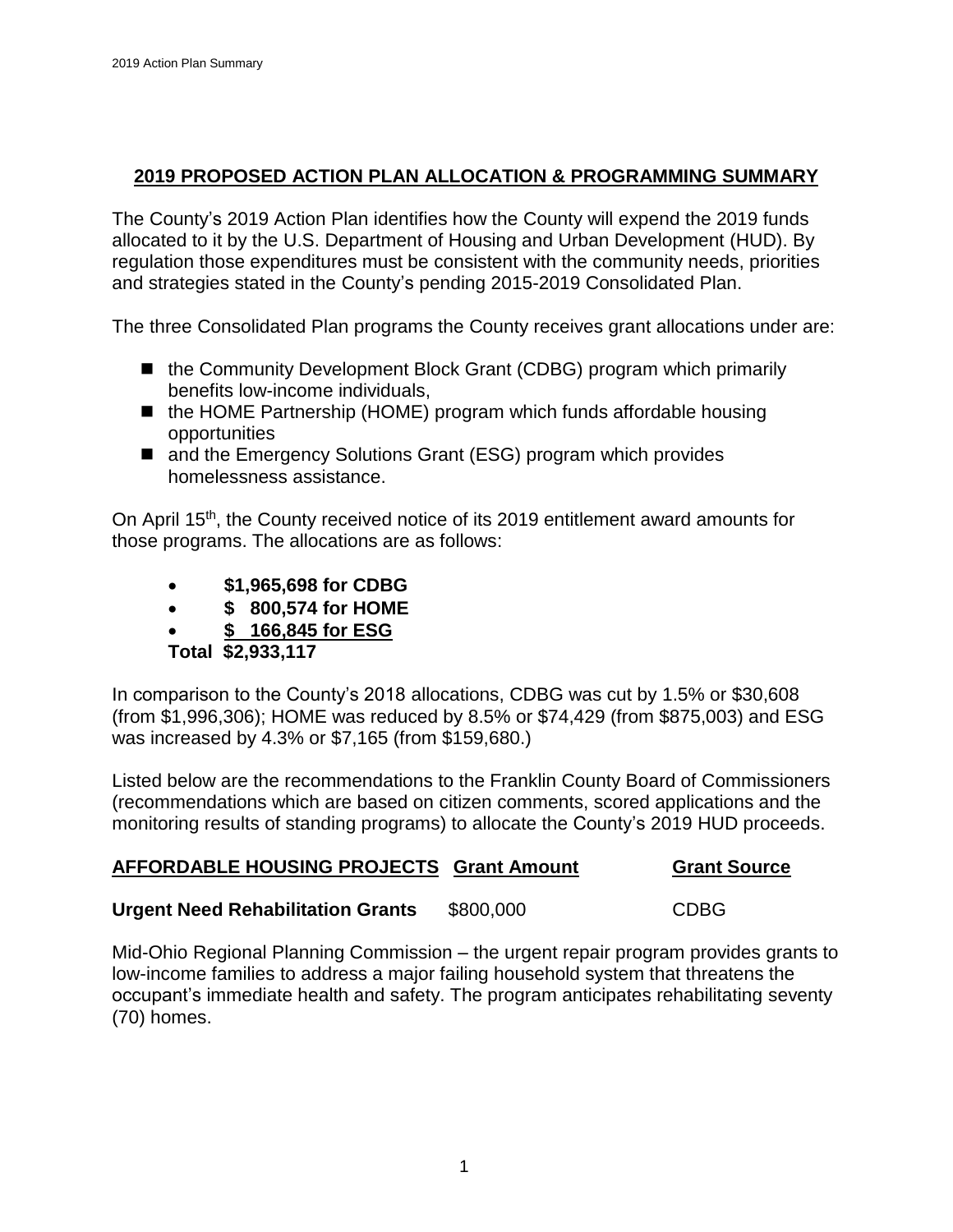### **Down Payment Assistance Program** \$100,000 CDBG

Homeport – the allocations fund a First-time Homebuyer Downpayment Assistance program for income-eligible Franklin County residents. The program anticipates providing down payment assistance to fifteen (15) households.

| <b>CHDO Development</b> | \$120,087 | <b>HOME</b> |
|-------------------------|-----------|-------------|
|                         |           |             |

Community Development Collaborative of Greater Columbus - HUD requires that recipient jurisdictions set aside a minimum of 15% of its HOME allocation to support the development of local Community Housing Development Organizations (CHDO) and the implementation of their projects.

| <b>CHDO Operating</b> | \$40,030 | <b>HOME</b> |
|-----------------------|----------|-------------|
|-----------------------|----------|-------------|

Community Development Collaborative of Greater Columbus - HUD requires that recipient jurisdictions set aside a minimum of 5% of its HOME allocation to support the operating expenses of local CHDOs.

#### **HOME HOUSING PROJECTS:**

**CHN Rehabilitation Project** \$250,000 HOME

Community Housing Network – Parsons Place - This allocation represents the fifth year allocation of a five-year plan to rehabilitate four-hundred (400) units of permanent subsidized housing to individuals disabled by mental illness.

**Rebuilding Lives Project** \$250,000 HOME

This allocation is annually made to the Continuum of Care, Community Shelter Board's designated Rebuilding Lives Project (which addresses homelessness and assists individuals suffering from de-habilitating circumstances and/or illnesses.)

| <b>CDBG Total:</b><br><b>HOME Total:</b><br><b>AFFORDABLE HOUSING Total:</b> | 900,000.00<br>660.117.00<br>\$1,561,117.00 |                     |
|------------------------------------------------------------------------------|--------------------------------------------|---------------------|
| <b>PUBLIC SERVICES PROJECTS</b>                                              | <b>Grant Amount</b>                        | <b>Grant Source</b> |
| <b>Housing Retention Services</b>                                            | \$60,000                                   | <b>CDBG</b>         |

Community Housing Network - this program provides housing retention services to low income tenant households that have a history of mental illness, addiction and/or homelessness. The program anticipates assisting one-hundred and fifty (150) households.

**Grant Amount Grant Source**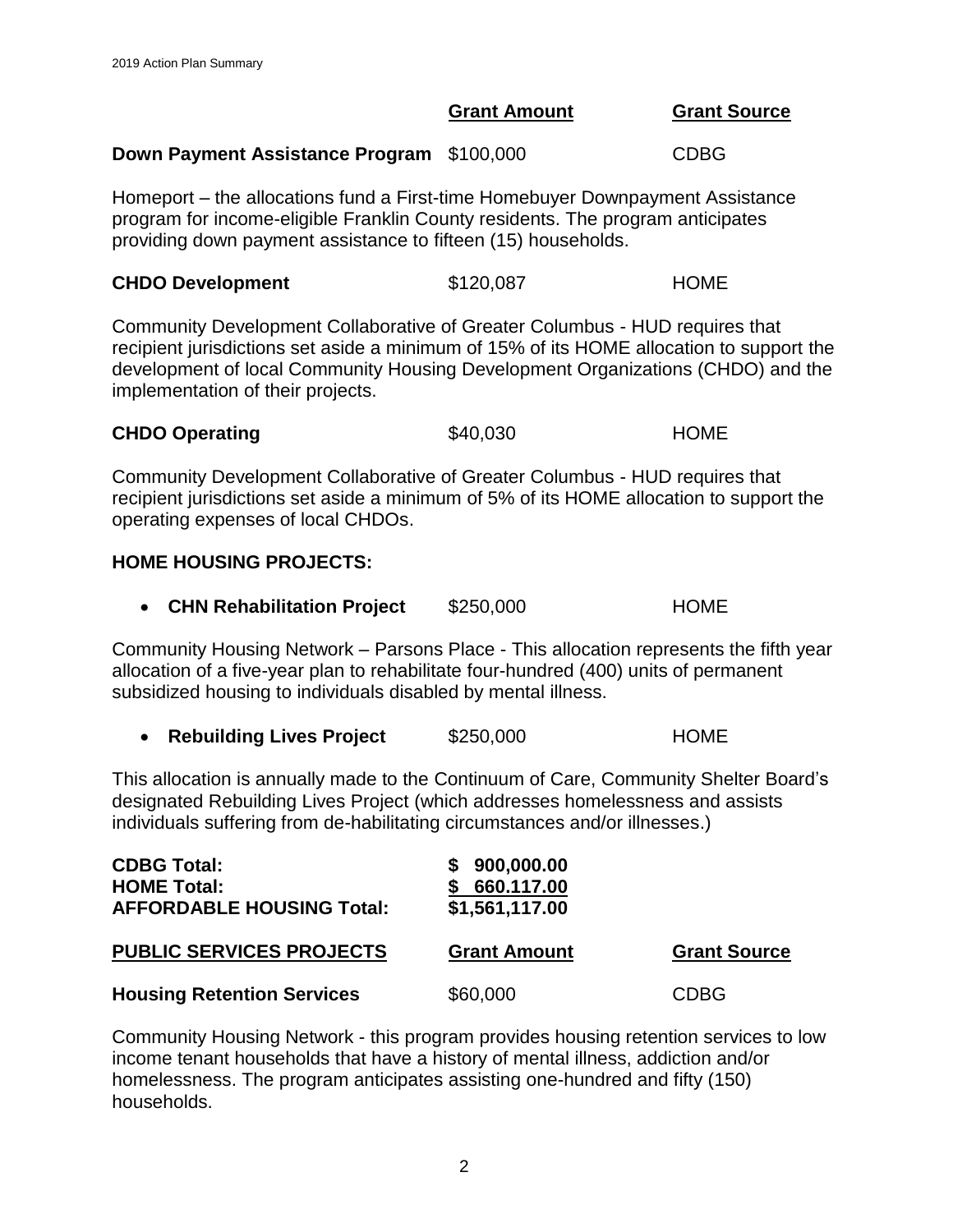3

#### **Grant Amount Grant Source**

**Meals Distribution & Nutrition Prog.** \$40,000 CDBG

LifeCare Alliance – the allocation supports a nutritional program including the distribution of meals to low-income residents. LifeCare will distribute an estimated twothousand (2,000) meals and seven-hundred (700) food pantry packets to an estimated 65 households.

| <b>Tool Loan Library</b> | <b>CDBG</b><br>\$50,000 |
|--------------------------|-------------------------|
|--------------------------|-------------------------|

Rebuilding Together Central Ohio - this program provides a tool loan program to lowincome Franklin County residents and nonprofit partners. The program anticipates making nine-hundred (900) tool loans to County residents.

| <b>Housing Counseling</b> | \$15,000 | <b>CDBG</b> |
|---------------------------|----------|-------------|
|---------------------------|----------|-------------|

Homes on the Hill - the program provides housing counseling services to eligible homeowners and potential homeowners advising those clients in regards to purchasing a home, renting, defaults, foreclosures and credit issues. It is anticipated that fifty (50) households will receive housing counseling services.

| <b>Hearing Enhancement Services</b> | \$25,000 | <b>CDBG</b> |
|-------------------------------------|----------|-------------|
|                                     |          |             |

The Mid-Ohio Board for Independent Living (MOBILE) - provides adaptive equipment for the hearing impaired. The program anticipates serving thirty (30) clients.

| <b>Stepping Off to College</b> | \$25,000 | <b>CDBG</b> |
|--------------------------------|----------|-------------|
|                                |          |             |

Greater Columbus Community Helping Hands - pprovides college entry readiness skills to high school students preparing to enter college including the provision of a lap top computer upon successful completion of the program.

| <b>Summer Meal Program</b>                                            | \$25,000                     | <b>CDBG</b>         |
|-----------------------------------------------------------------------|------------------------------|---------------------|
| Children's Hunger Alliance – administers a summer youth meal program. |                              |                     |
| <b>CDBG Total:</b><br><b>PUBLIC SERVICES Total:</b>                   | \$240,000.00<br>\$240,000.00 |                     |
| <b>Economic Development</b>                                           | <b>Grant Amount</b>          | <b>Grant Source</b> |

**Microenterprise Loan Program** \$175,000 CDBG

Economic & Community Development Institute - this allocation provides microenterpise revolving loans to low and moderate income business owners (new and expanding) who employ 1-5 employees. To qualify for assistance, the owner applicant's household earnings must not exceed 80% of the area median income. It is anticipated that ECDI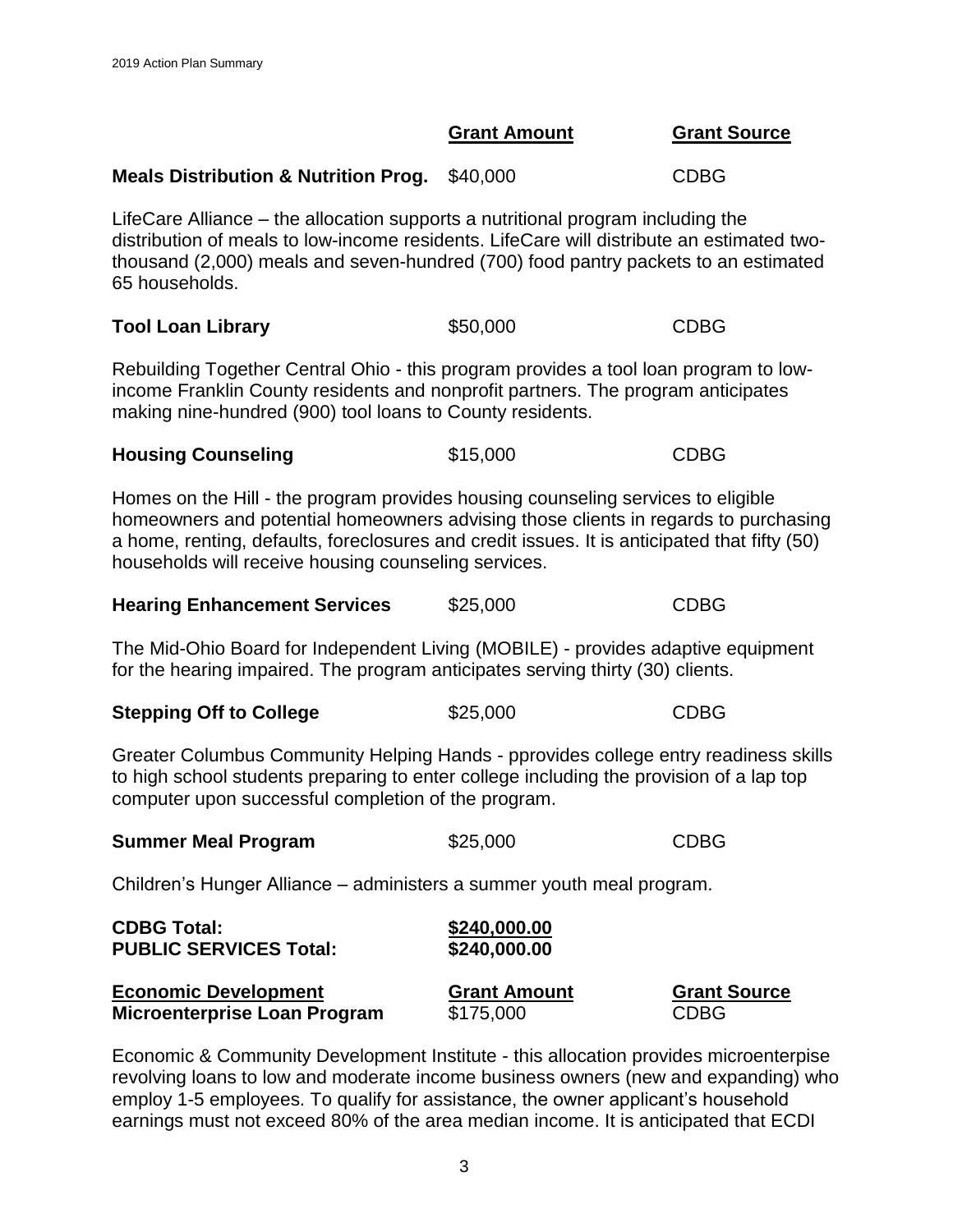will aid a minimum of twenty (20) businesses and create or retain a minimum of six (6) jobs.

|                                                                                                                                          | <b>Grant Amount</b>          | <b>Grant Source</b> |
|------------------------------------------------------------------------------------------------------------------------------------------|------------------------------|---------------------|
| <b>Employ. Svcs. for the Dev. Disabled</b>                                                                                               | \$50,000                     | <b>CDBG</b>         |
| Food for Thought - provides employment services including job coaching to autistic<br>Franklin County residents.                         |                              |                     |
| <b>Minority Contractor Initiative Prog.</b>                                                                                              | \$80,000                     | <b>CDBG</b>         |
| Program will provide technical assistance to minority contractors and potential loans to<br>assist in the expansion of their busineeses. |                              |                     |
| <b>CDBG Total:</b><br><b>ECONOMIC DEVELOPMENT Total:</b>                                                                                 | \$305,000.00<br>\$305,000.00 |                     |
| <b>HOMELESSNESS PREVENTION</b>                                                                                                           | <b>Grant Amount</b>          | <b>Grant Source</b> |
| <b>Homelessness Prevention Services</b>                                                                                                  | \$166,845                    | <b>ESG</b>          |

Community Shelter Board - This allocation provides essential services to the homeless. The Community Shelter Board awards the grant dollars on behalf of the County to community agencies based on community needs and priorities.

| \$75,000<br><b>Homelessness Outreach</b> | <b>CDBG</b> |
|------------------------------------------|-------------|
|------------------------------------------|-------------|

Community Shelter Board – provides homelessness outreach services to individuals and families at risk of or currently experiencing homelessness.

| <b>ESG Total:</b><br><b>CDBG Total:</b><br><b>HOMELESS PREVENTION Total:</b> | \$166,845.00<br>\$75,000.00<br>\$241,845.00 |                     |
|------------------------------------------------------------------------------|---------------------------------------------|---------------------|
| <b>Administration &amp; Planning</b>                                         | <b>Grant Amount</b>                         | <b>Grant Source</b> |
| <b>Grant Administration</b>                                                  | \$360,057                                   | <b>CDBG/HOME</b>    |

This allocation provides funds for the overall administration, management, monitoring, budgeting, and evaluation of the CDBG, ESG and HOME programs, \$280,000 in CDBG funds and \$80,057 in HOME funds.

| <b>Fair Housing Services</b> | \$100,000 | <b>CDBG</b> |
|------------------------------|-----------|-------------|
|------------------------------|-----------|-------------|

Columbus Urban League – this allocation provides fair housing services to the community including education, advocacy, testing and enforcement of fair housing laws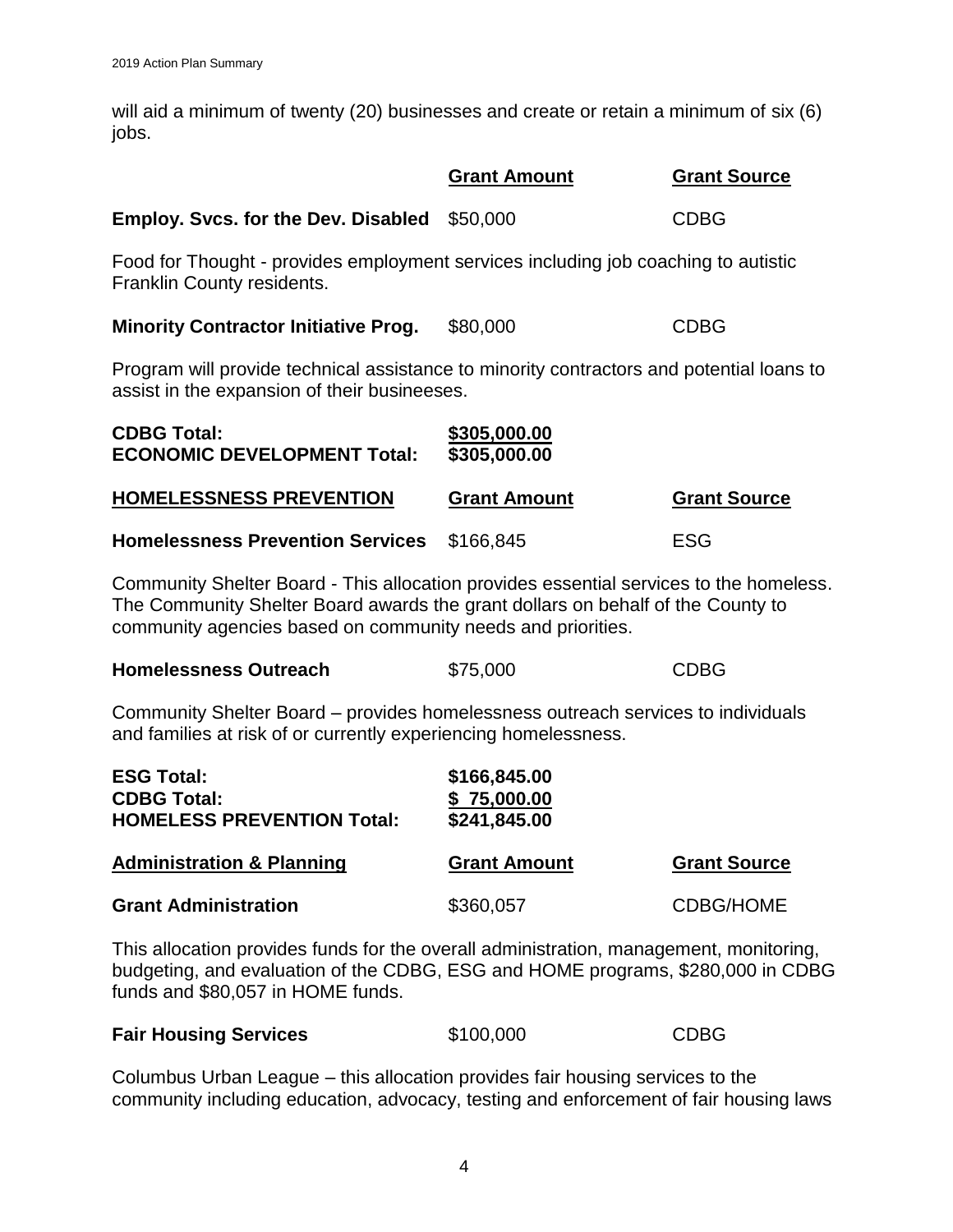and implementation of the community Fair Housing Plan. The program is anticipated to provide services to approximately four-thousand (4,000) County residents.

|                               | <b>Grant Amount</b> | <b>Grant Source</b> |
|-------------------------------|---------------------|---------------------|
| <b>Housing Advisory Board</b> | \$10,000            | <b>CDBG</b>         |

Mid-Ohio Regional Planning Commission - the Housing Advisory Board (HAB) was established to help expand and preserve the supply of affordable housing throughout Franklin County. HAB serves that end by reviewing and making recommendations on bond projects to the Franklin County Board of Commissioners and monitoring those subsequently, successfully funded projects.

| <b>CHDO Technical Assistance</b> | \$5,000 | <b>HOME</b> |
|----------------------------------|---------|-------------|
|----------------------------------|---------|-------------|

Community Development Collaborative of Greater Columbus – this allocation is for the monitoring and auditing of CHDO affordable housing projects, fulfilling a HOME program set-aside requirement.

| <b>Affordable Housing Inspections</b> | \$8,000 | <b>HOME</b> |
|---------------------------------------|---------|-------------|
|---------------------------------------|---------|-------------|

Columbus Metropolitan Housing Authority - HUD regulations require the County to periodically inspect the rental units in its loan portfolio (units that have been rehabilitated or constructed with County HOME dollars.) CMHA conducts the inspections on behalf of the County.

| <b>CDBG Total:</b>                    | \$390,000.00 |
|---------------------------------------|--------------|
| <b>HOME Total:</b>                    | \$93,057.00  |
| <b>ADMINISTRATION &amp; PLANNING:</b> | \$483,057.00 |

**(The project cost summaries and the proposed allocation summary for the Community Development Block Grant; HOME and Emergency Solutions Grant programs are listed on the subsequent pages.)**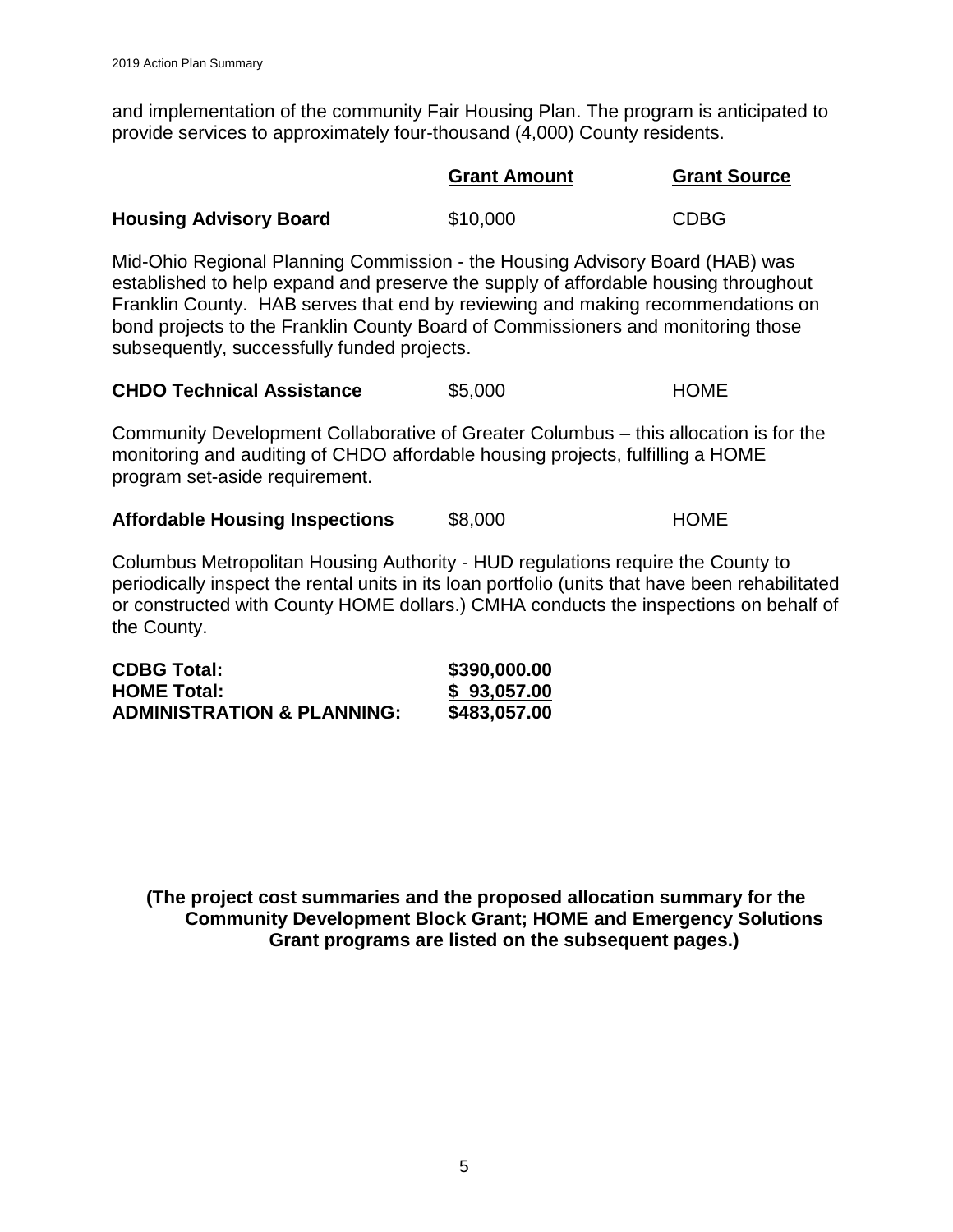### PUBLIC NOTICE - FRANKLIN COUNTY, OHIO 2019 ACTION PLAN FOR HOUSING & URBAN DEVELOPMENT FUNDS

## I. **CDBG 2019 Proposed Program Cost Summary**

|                   | <b>Housing Stabilization and Improvement Program</b> | \$900,000 |
|-------------------|------------------------------------------------------|-----------|
| HS09a             | Home Rehabilitation - Urgent Repair Grants           | 800,000   |
| HS09b             | First-time Homebuyers downpayment-assistance         | 100,000   |
|                   | <b>Economic Development Program</b>                  | \$305,000 |
| ED09a             | Microenterprise Loan Program                         | 175,000   |
| ED09b             | Food for Thought                                     | 50,000    |
| ED09c             | Minority Contractor Initiative Program               | 80,000    |
|                   | <b>Public and Social Service Support Program</b>     | \$315,000 |
| PS09a             | <b>Housing Retention Specialist</b>                  | 60,000    |
| PS09b             | Lifecare Alliance - Nutritional Program              | 40,000    |
| PS09c             | <b>Rebuilding Together</b>                           | 50,000    |
| PS09d             | Housing Counseling - Homes on the Hill               | 15,000    |
| PS <sub>09e</sub> | M.O.B.I.L.E                                          | 25,000    |
| PS09f             | Stepping off to College/Helping hands                | 25,000    |
| PS09g             | <b>Children's Hunger Alliance</b>                    | 25,000    |
| PS09h             | Homelessness Outreach                                | 75,000    |
|                   | <b>Grant Program Administration and Compliance</b>   | \$390,000 |
| GA09a             | Program Administration                               | 280,000   |
| GA09b             | <b>Fair Housing Services</b>                         | 100,000   |
| GA09c             | <b>Housing Advisory Board</b>                        | 10,000    |

## Sub-Total Planned 2019 CDBG Funds Allocated

\$1,910,000

### II. **HOME 2018 Proposed Program Cost Summary**

| <b>Administration Programs</b>                                   | \$253,174 |
|------------------------------------------------------------------|-----------|
| H09A01 CHDO Development (15% of 2018 grant)                      | 120,087   |
| CHDO Operating (5% of 2018grant)                                 | 40,030    |
| CHDO Technical Assistance - Community Dev. Collaborative         | 5,000     |
| <b>H0902 County Administrative Support</b>                       | 80,057    |
| H09A03 HQS Inspections - Columbus Metropolitan Housing Authority | 8,000     |
| <b>County Rental Rehabilitation &amp; New Construction</b>       | \$500,000 |
| <b>H09R02 Rental New Construction</b>                            |           |
| <b>Rental Housing</b>                                            | 250,000   |
| <b>Community Designated Rebuilding Lives Project</b>             | 250,000   |